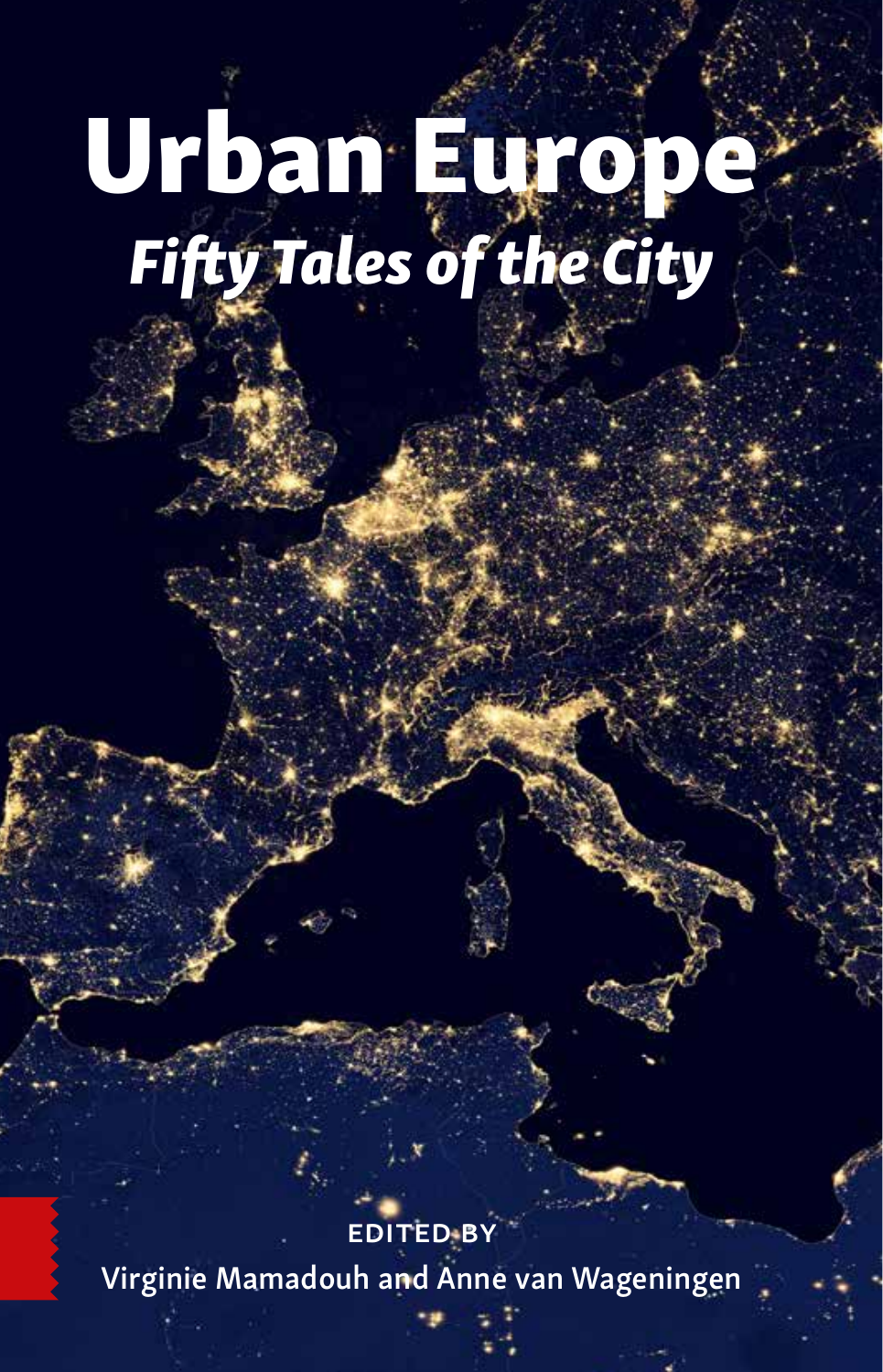Urban Europe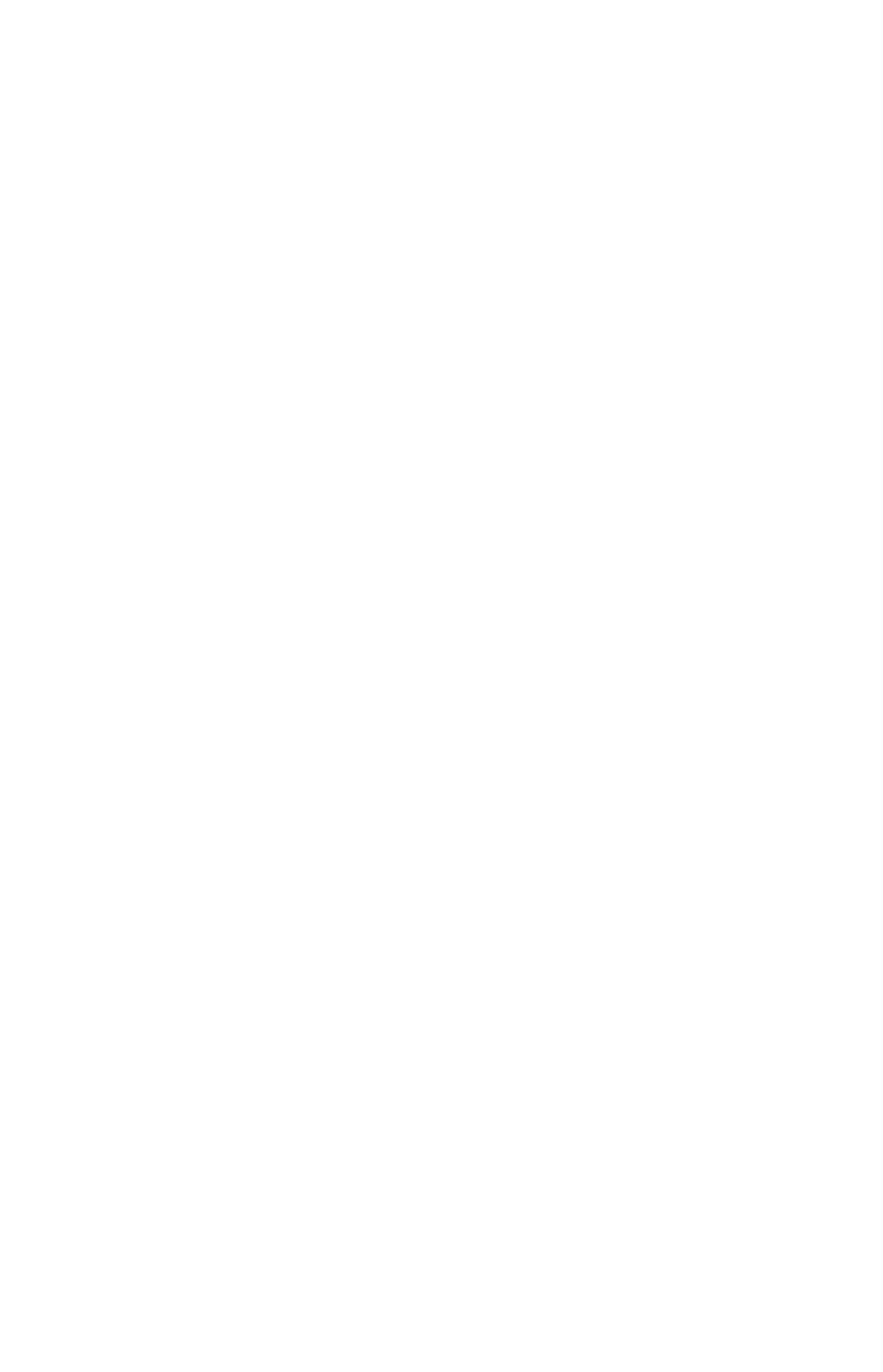# Urban Europe

*Fifty Tales of the City*

*Virginie Mamadouh and Anne van Wageningen (eds.)*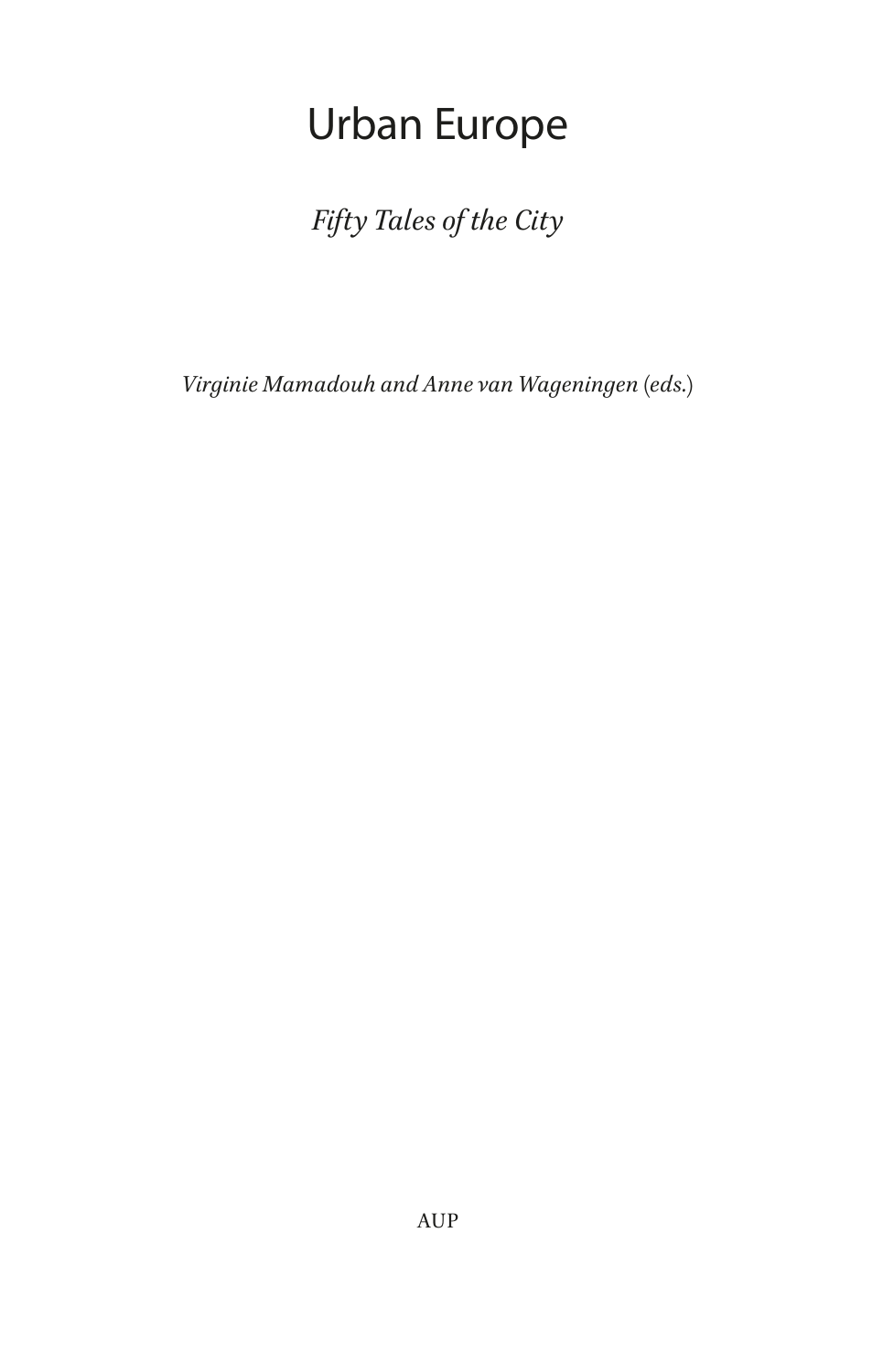The publication of this book is made possible by generous grants from ACCESS EUROPE, ARTES, Centre for Urban Studies (CUS), City of Amsterdam and the EFL Foundation (Van Eesteren-Fluck & Van Lohuizen Stichting).



Originally published as: Virginie Mamadouh en Anne van Wageningen (red.), *EU@Amsterdam. Een stedelijke raad*. *Essays over de Europese stad.* Amsterdam: Amsterdam University Press, 2015 [isbn 978 96 6298 174 4]

Translation: Gioia Marini, Emma Rault, Giles Rosbander and Marc Warmerdam

Cover design: Sander Pinkse Boekproductie Lay-out: Crius Group, Hulshout

Amsterdam University Press English-language titles are distributed in the US and Canada by the University of Chicago Press.

| <b>ISBN</b> | 978 94 6298 490 5     |
|-------------|-----------------------|
| e-ISBN      | 978 90 4853 5811      |
| DOI         | 10.5117/9789462984905 |
| <b>NUR</b>  | 740 754               |

© The authors / Amsterdam University Press B.V., Amsterdam 2016

All rights reserved. Without limiting the rights under copyright reserved above, no part of this book may be reproduced, stored in or introduced into a retrieval system, or transmitted, in any form or by any means (electronic, mechanical, photocopying, recording or otherwise) without the written permission of both the copyright owner and the author of the book.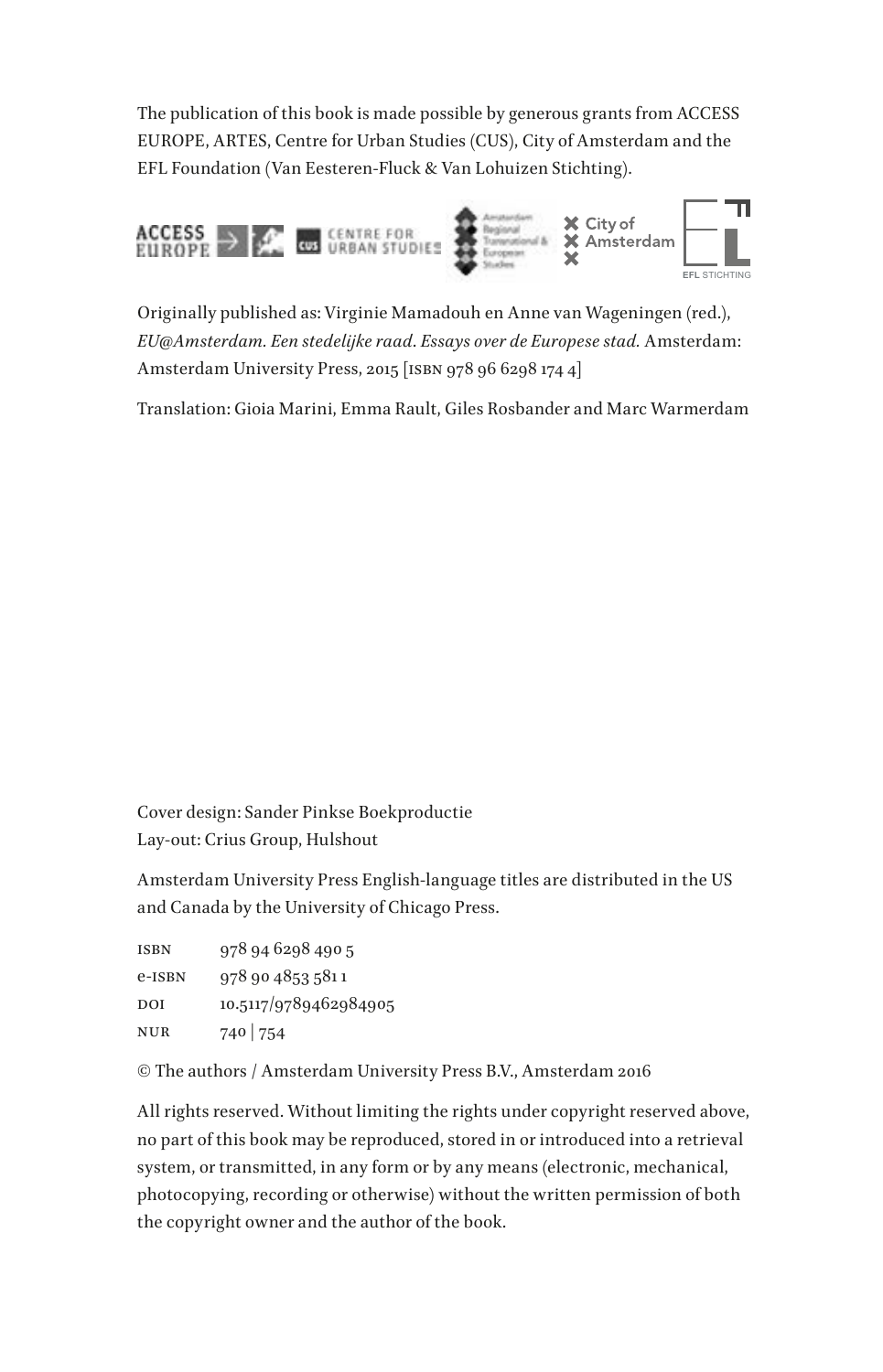## **Contents**

|    | Acknowledgements                                                                                                                  | 13 |
|----|-----------------------------------------------------------------------------------------------------------------------------------|----|
| 1. | Urban Europe and the European Union<br>An introduction<br>Virginie Mamadouh and Anne van Wageningen                               | 15 |
|    | Part 1 Citizenship                                                                                                                |    |
|    | 2. At home in the city?<br>The difference between friendship and amicability<br>Jan Willem Duyvendak and Fenneke Wekker           | 23 |
| 3. | A tolerant social climate?<br>Questioning the validity of an overly positive self-image<br>Thijl Sunier                           | 31 |
|    | 4. Sex and the city<br>Room for sexual citizenship<br>Gert Hekma                                                                  | 37 |
|    | 5. The city as integration mechanism?<br>Active, integrated migrants require an active government<br>Jeanine Klaver and Arend Odé | 45 |
|    | 6. Undocumented immigrants<br>Between exclusion and inclusion<br>Blanca Garcés-Mascareñas and Sébastien Chauvin                   | 51 |
| 7. | From Mokum to Damsko and back again?<br>Deep language diversity and the new urbanity<br>Virginie Mamadouh and Nesrin El Ayadi     | 59 |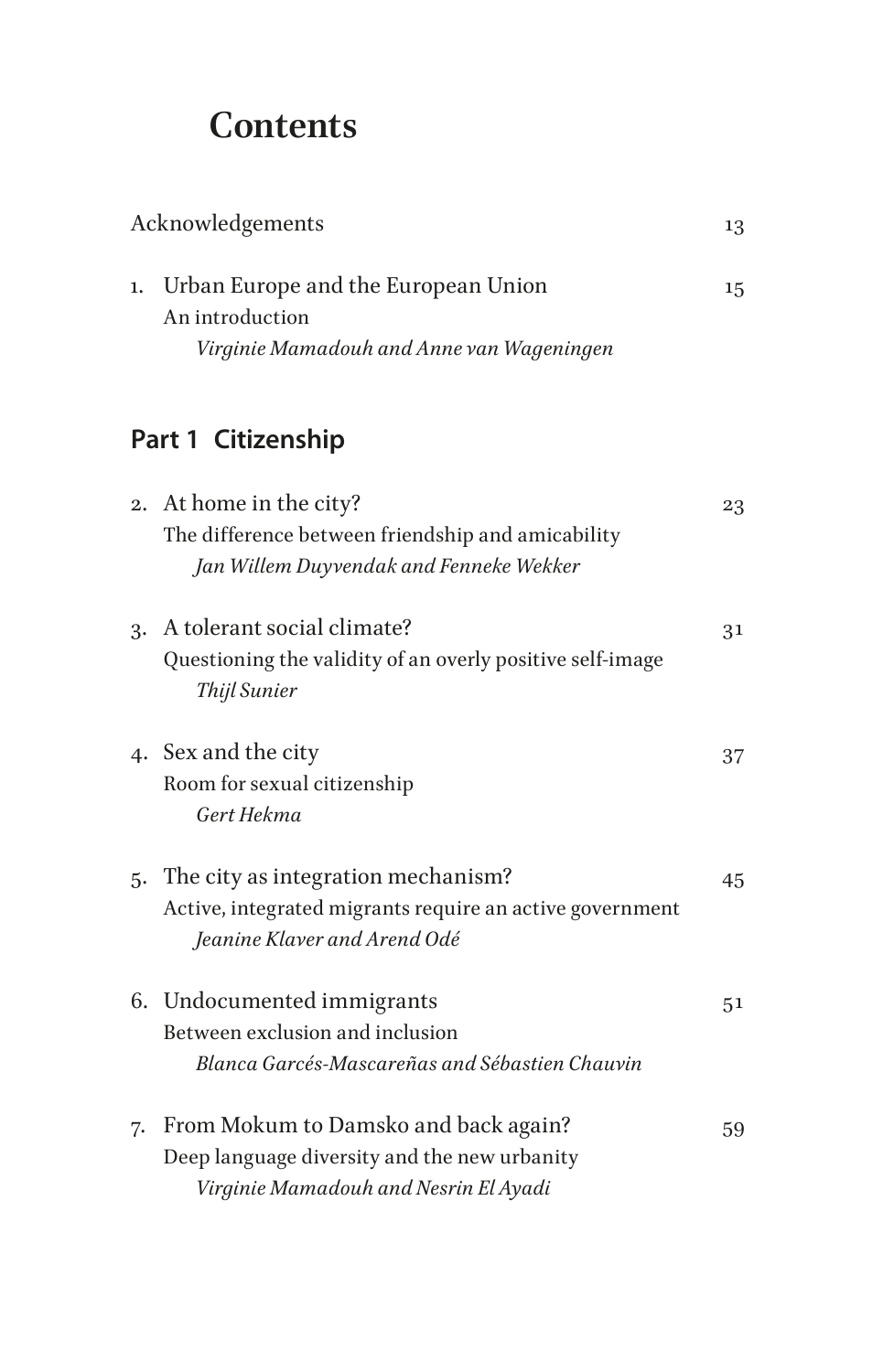|    | 8. Schools in the multilingual city              | 67 |
|----|--------------------------------------------------|----|
|    | Not every language is equal                      |    |
|    | Orhan Agirdag                                    |    |
| 9. | City kids and citizenship                        | 75 |
|    | Lia Karsten                                      |    |
|    | 10. Those who feel left behind                   | 83 |
|    | Fenne M. Pinkster                                |    |
|    | 11. Exiles in the city: A triptych               | 89 |
|    | Guido Snel, Sepp Eckenhaussen and Fien de Ruiter |    |

## **[Part 2](#page--1-0) [Urban nodes](#page--1-0)**

| 12. Hub Cities 2.0 for the 21st century<br>Núria Arbonés Aran                                      | 105 |
|----------------------------------------------------------------------------------------------------|-----|
| 13. Competing cities and urban networks in medieval<br>Europa<br>Arie van Steensel                 | 111 |
| 14. Beyond anti-urban sentiments<br>Towards a new metropolitan European family<br><i>Zef Hemel</i> | 117 |
| 15. Trendy coffee shops and urban sociability<br>Jan Rath and Wietze Gelmers                       | 123 |
| 16. A quiet transfer<br>The disappearing urban prison, Amsterdam and beyond<br>G. Geltner          | 131 |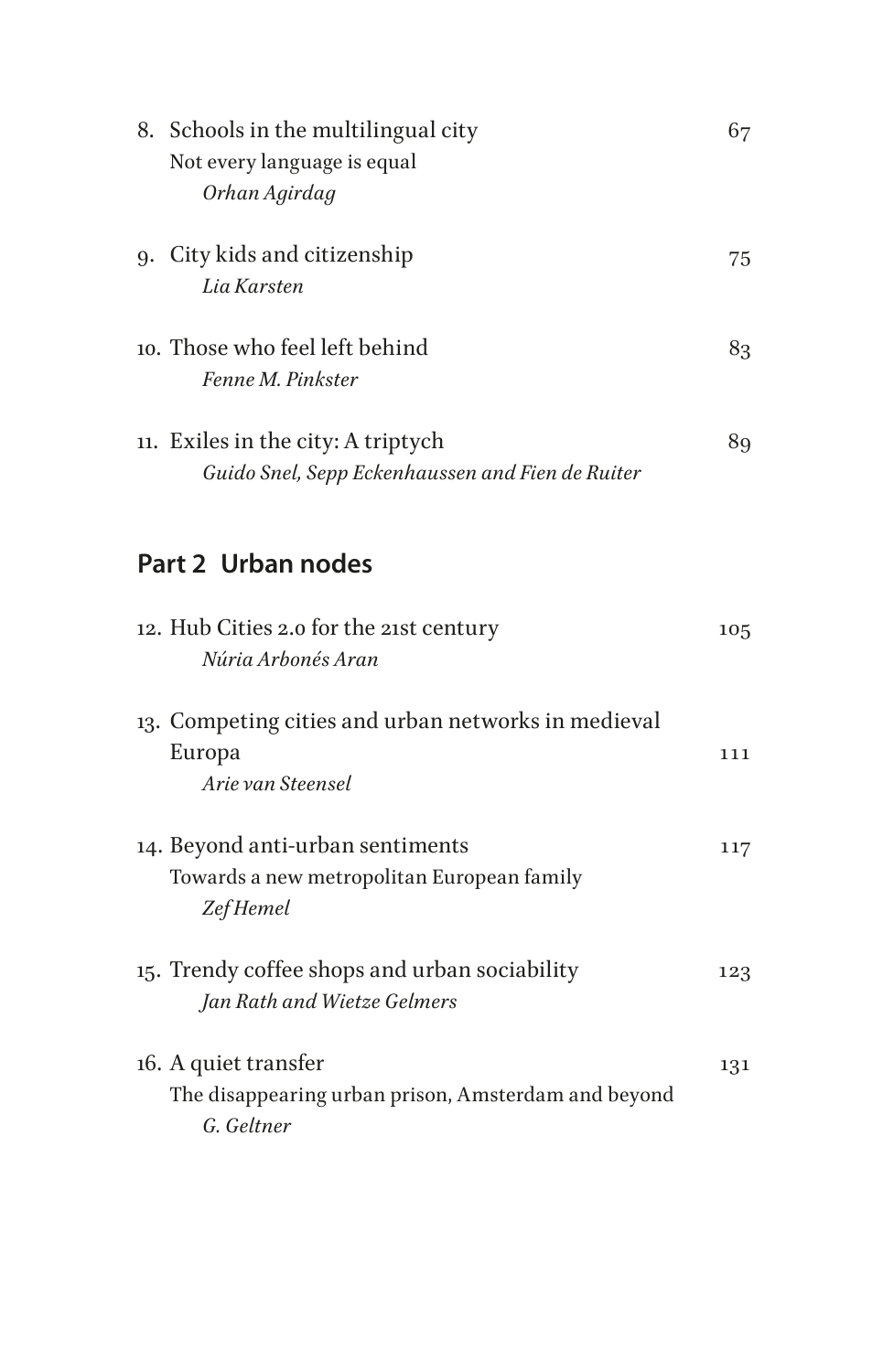| 17. Build something different for a change!<br>How the people of Amsterdam resisted the sell-out of<br>their city centre<br>Tim Verlaan | 139 |
|-----------------------------------------------------------------------------------------------------------------------------------------|-----|
| 18. Big is beautiful?<br>Small-scale urban projects for a new century<br>Stan Majoor                                                    | 147 |
| 19. Creative cities and shrinking cities: False opposites?<br>Marco Bontje                                                              | 153 |
| <b>Part 3 Creative cities</b>                                                                                                           |     |
| 20. The creative destruction and recovery of cities<br>Joost Jonker                                                                     | 163 |
| 21. Visions and symbols of the creative city<br>From the patroness of the city to the 3D Print Canal<br>House<br>Claartje Rasterhoff    | 171 |
| 22. Smart cities value their smart citizens<br>Frank Kresin                                                                             | 181 |
| 23. The dangers of a tamed city<br>Robert C. Kloosterman                                                                                | 187 |
| 24. Cities and creative unpredictability<br>Moritz Föllmer                                                                              | 193 |
| 25. Cultural Incubators: The squats of the 21st century?<br>Jaap Draaisma                                                               | 199 |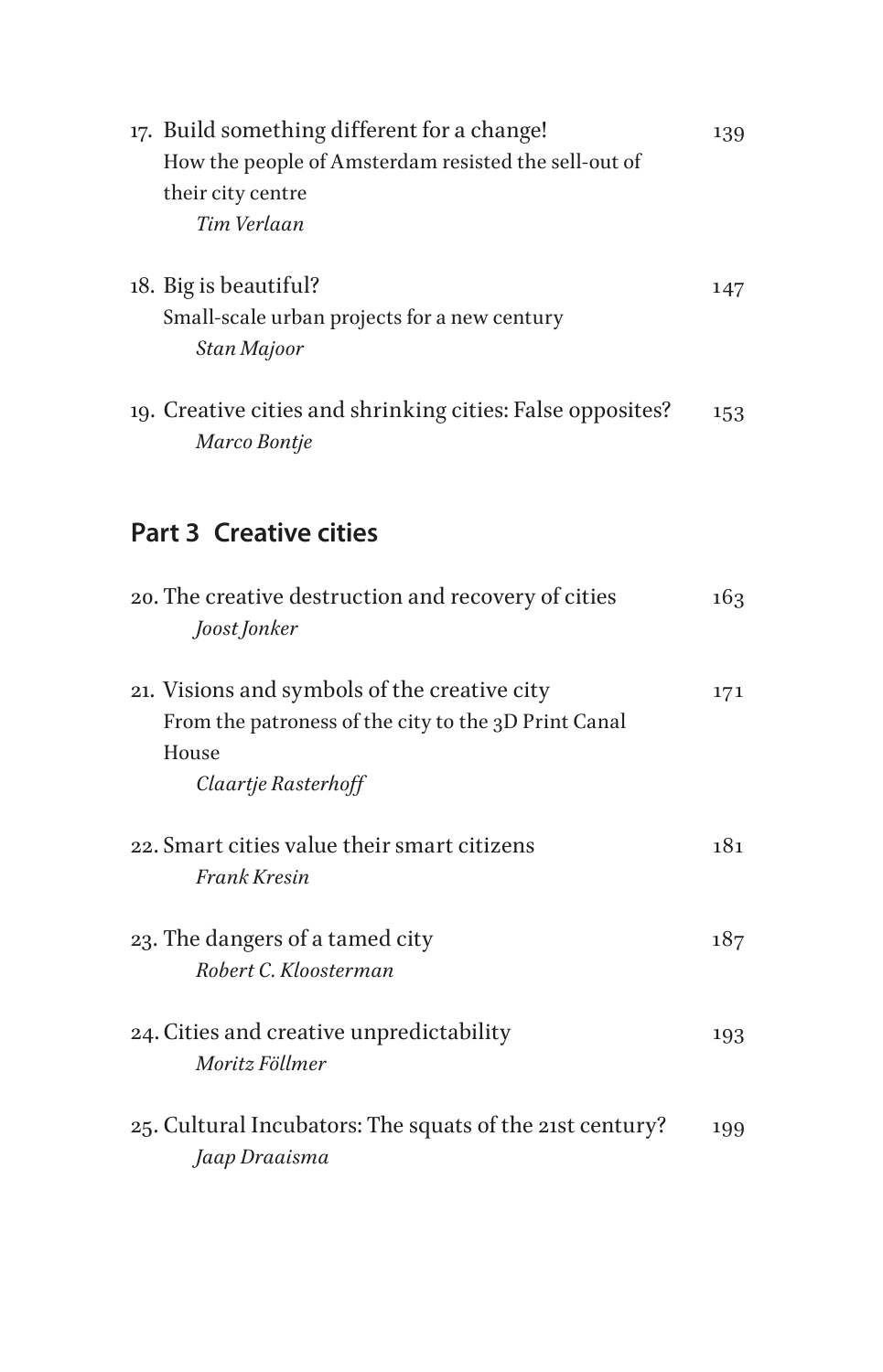| 26. New cities as testing grounds for a new urbanity | 209 |
|------------------------------------------------------|-----|
| Arnold Reijndorp                                     |     |

## **[Part 4](#page--1-0) [Sustainable cities](#page--1-0)**

| 27. The social sustainability of European cities                                                                            | 219 |
|-----------------------------------------------------------------------------------------------------------------------------|-----|
| The importance of local government                                                                                          |     |
| Sako Musterd and Jan Nijman                                                                                                 |     |
| 28. Bothersome and besotted                                                                                                 | 227 |
| The struggle against public drunkenness in urban space<br>Gemma Blok                                                        |     |
| 29. ProefGroen (Taste Green / Test Green)                                                                                   | 235 |
| A healthy diet can also be tasty and sustainable<br>Coosje Dijkstra, Jutka Halberstadt, Jaap Seidell and<br>Arnoud Verhoeff |     |
| 30. Cycling is an acquired skill<br>A cycling city is created through trial and error<br>Marco te Brömmelstroet             | 243 |
| 31. Growing socio-spatial segregation in European<br>capitals: Different government, less mitigation<br>Sako Musterd        | 251 |
| 32. The future of the city<br>Amsterdam between growth and overexploitation?<br>Jeroen Slot and Laure Michon                | 259 |
| 33. Welcome to Amsterdam! Well, not really<br>The right to the city requires a city in balance<br>Arie van Wijngaarden      | 267 |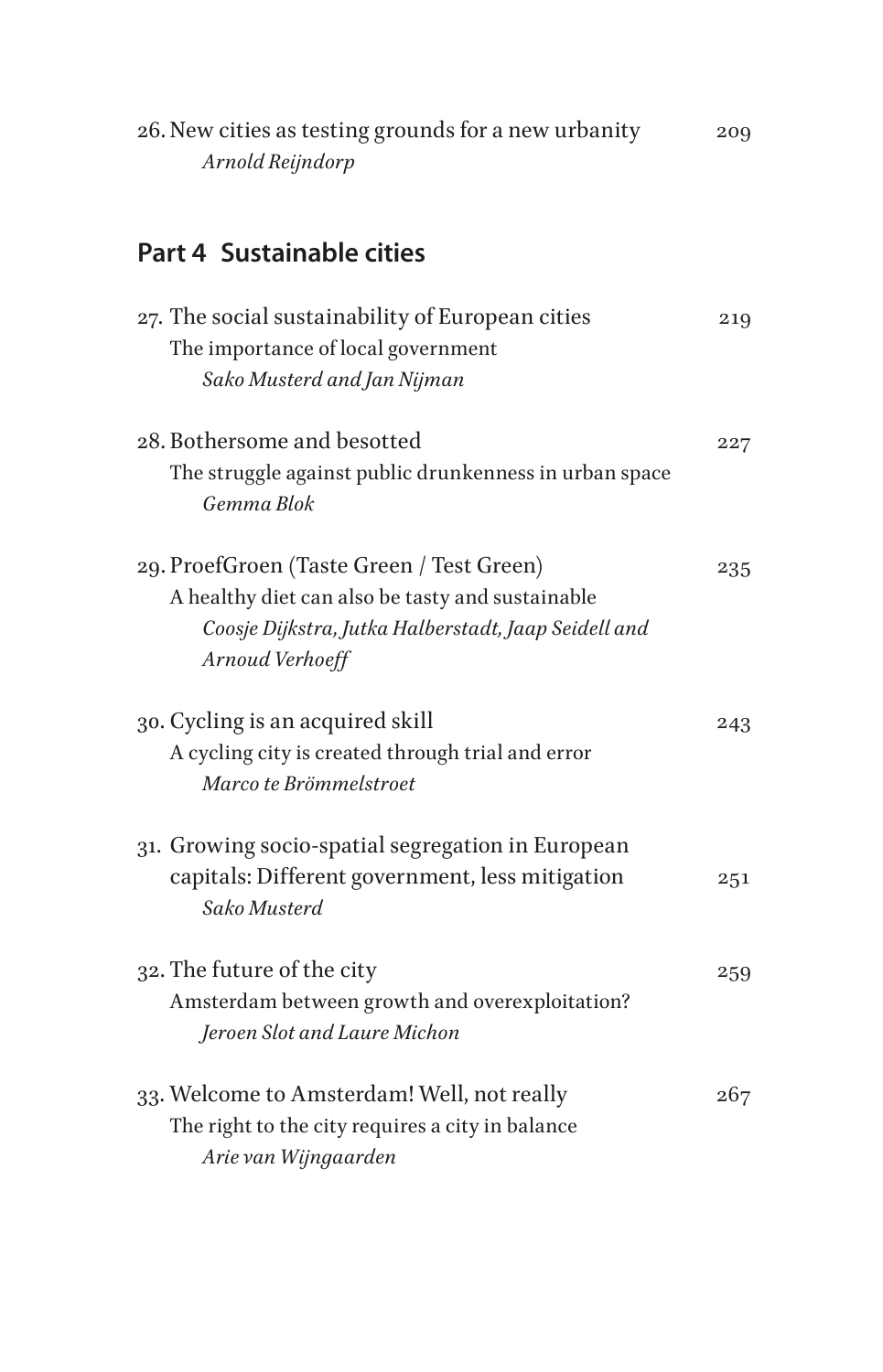| 34. More than just housing                                                                                                        | 275 |
|-----------------------------------------------------------------------------------------------------------------------------------|-----|
| The importance of housing associations for a sustainable<br>city                                                                  |     |
| Jeroen van der Veer and Dick Schuiling                                                                                            |     |
| 35. The energetic city: Between dreams and deeds<br>Matthijs Hisschemöller                                                        | 283 |
| Part 5 Urban representation                                                                                                       |     |
| 36. The dreamed European city (urbo kune)<br>Eberhard van der Laan                                                                | 293 |
| 37. Interlocking identities<br>Amsterdam, the Netherlands and Europe in the built<br>environment of the capital<br>Michael Wintle | 301 |
| 38. An eye for freedom: Spinoza and Terstall in<br>Amsterdam<br>Patricia Pisters                                                  | 309 |
| 39. An urban geopolitics<br>(or, the perils of using the city to rebrand the state - and<br>Europe)<br>Luiza Bialasiewicz         | 317 |
| 40. Decor and decorum in diplomacy<br>Herman van der Wusten                                                                       | 323 |
| 41. Urban diplomacy in Europe<br>Mutual engagement or business-minded pragmatism?<br>Claske Vos                                   | 331 |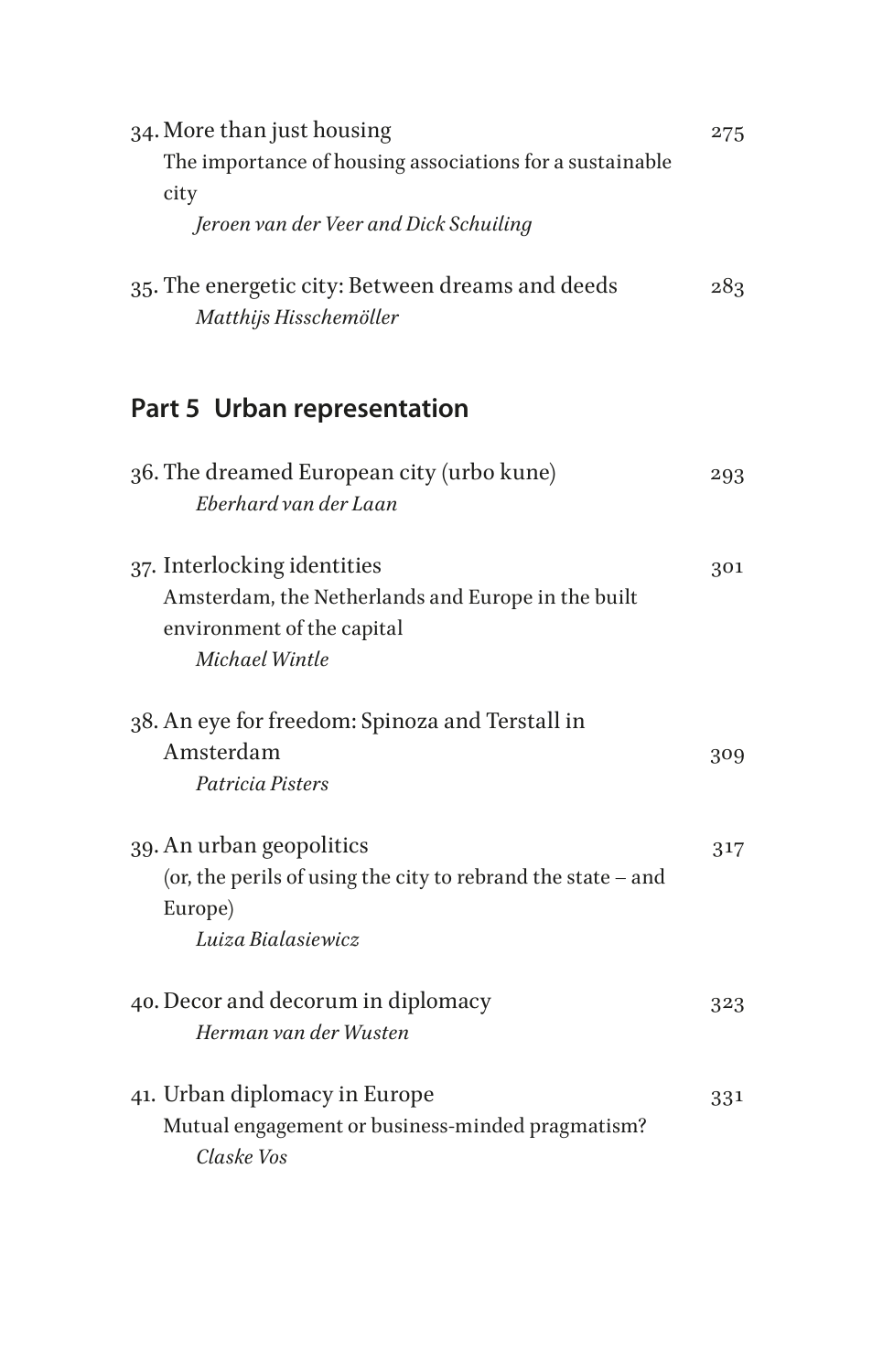| 42. Town twinning<br>Over the (ir)relevance of the paradiplomacy of European<br>cities<br>Virginie Mamadouh                            | 339 |
|----------------------------------------------------------------------------------------------------------------------------------------|-----|
| Part 6 Cities in administrative and policy<br>networks                                                                                 |     |
| 43. The city as a tool to promote European integration:<br>Napoleonic Amsterdam<br>Martijn van der Burg and Anne van Wageningen        | 349 |
| 44. The European city as a bulwark of resistance against<br>neoliberalisation<br>P.W. Zuidhof                                          | 355 |
| 45. About bed, bath and bread<br>Municipalities as the last resort for rejected asylum<br>seekers<br>Lia Versteegh                     | 363 |
| 46. Safe cities in Europe: Making the leap to sustainable<br>connections<br>Monica den Boer                                            | 369 |
| 47. URBAN Bijlmermeer<br>How a European programme became the catalyst for a<br>'black revolution' in Amsterdam Southeast<br>Thea Dukes | 377 |
| 48. A Europe of peripheries<br>Federico Savini                                                                                         | 385 |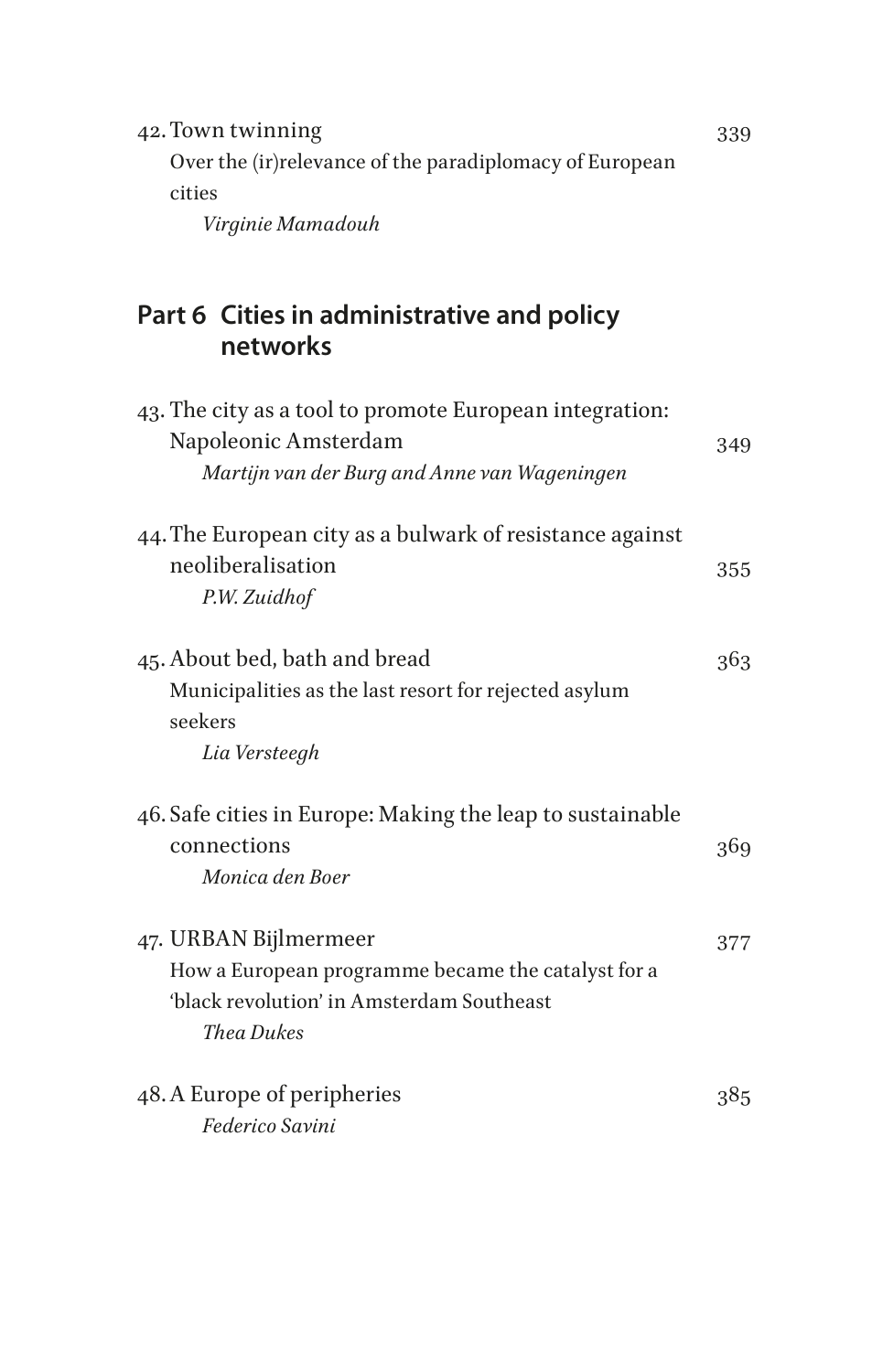| 49. An Urban Agenda for the European Union: About                      |     |
|------------------------------------------------------------------------|-----|
| cities or <i>with</i> cities?                                          | 393 |
| Wouter van der Heijde                                                  |     |
| 50. 2031: The year the city disbanded the state<br>Anne van Wageningen | 399 |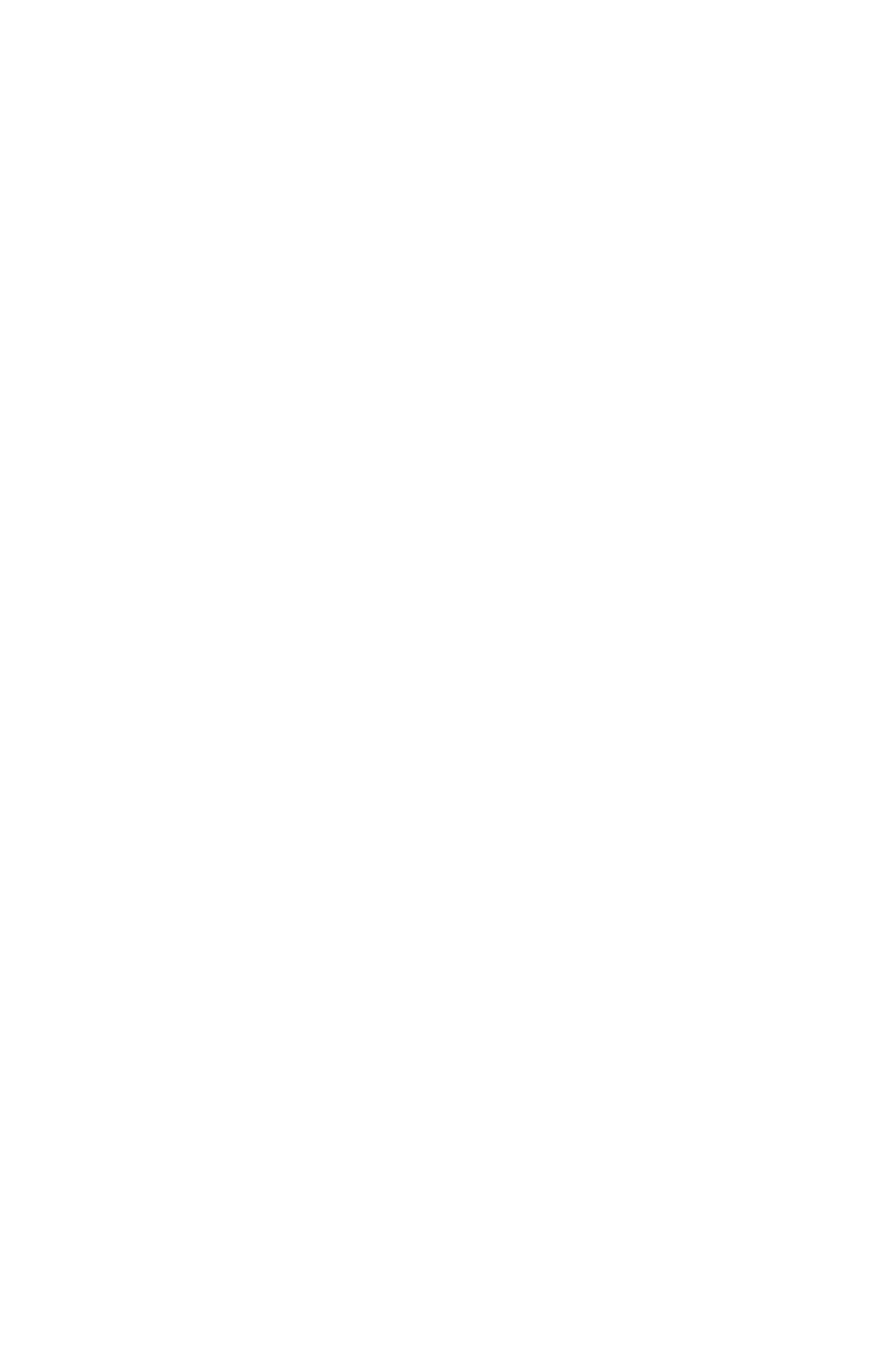## <span id="page-13-0"></span>**Acknowledgements**

A collection of essays is obviously the work of many people. We would like to express our gratitude to the authors of the fifty essays as well as the many individuals who have made this project possible. We especially want to thank Gijs van der Starre at The Amsterdam Centre for Contemporary European Studies (ACCESS EUROPE), who has supported the project from beginning to end and brainstormed so many times with us about the title and cover of this volume.

We also thank our colleagues at the University of Amsterdam who helped us start the project in 2015: Luiza Bialasiewicz, Jan Hein Furnée and Moritz Föllmer at the Faculty of the Humanities, Joni Haijen at the Centre for Urban Studies of the Faculty of Social and Behavioural Sciences, as well as Wouter van der Heijde and Mark Boekwijt at the Municipality of Amsterdam. We are grateful to the translators Emma Rault, Giles Rosbander and Marc Warmerdam at Metamorfose Vertalingen in Utrecht and Gioia Marini in Amsterdam who translated all essays except Chapter 1, 6, 16, 37, 39 and 48 into English, and to the team at Amsterdam University Press (AUP) especially Inge van der Bijl, Chantal Nicolaes and Asaf Lahat.

The original volume *EU@Amsterdam*: *Essays over de Europese stad* was published in Dutch at the beginning of the Dutch presidency of the European Council (January-June 2016); We thank the authors and our guests Nicolaas Beets, the Dutch Urban Envoy for the Urban Agenda, and Bas Verkerk, Mayor of Delft and Dutch representative at the European Committee of the Regions, who spoke at the series of public debates on the European city organised at this occasion at Pakhuis de Zwijger in Amsterdam during the Dutch presidency (on 29 January, 15 February, 7 and 29 March and 18 April 2016), the moderators Natasja van den Berg and Michiel Hulshof (at Tertium) and the support team at Pakhuis de Zwijger (especially Charlot Schans and Floortje Opbroek).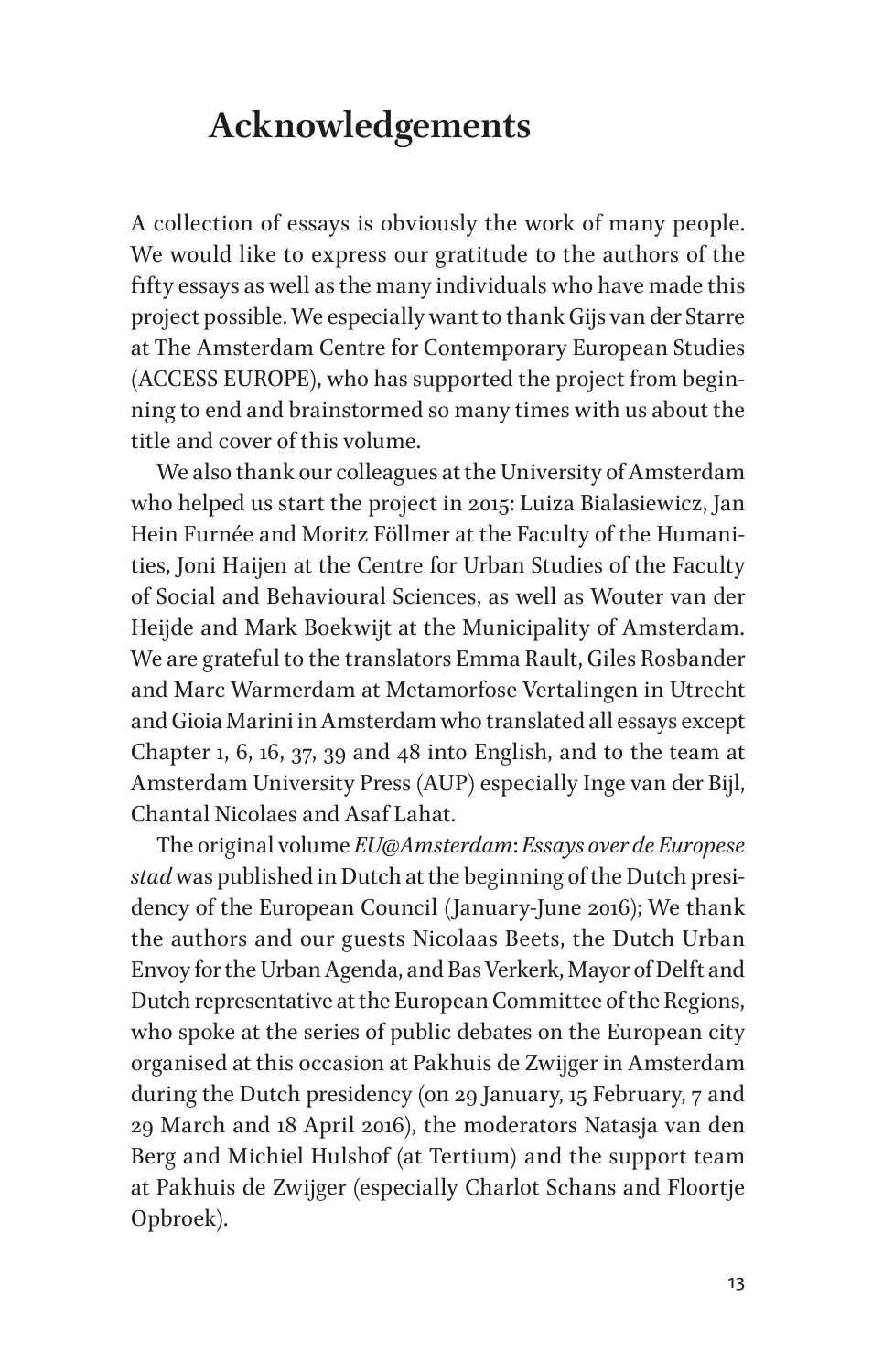Last but not least we would like to express our gratitude to the organisations that have financially enabled the publication of this volume: ACCESS EUROPE, the Centre for Urban Studies (CUS) of the Amsterdam Institute for Social Science Research (AISSR) of the University of Amsterdam, the Amsterdam School for Regional, Transnational and European Studies (ARTES) and the Amsterdam Centre for Urban History (ACHU) for the original volume; ACCESS EUROPE, CUS, the EFL Foundation (Van Eesteren-Fluck & Van Lohuizen Stichting) and the Municipality of Amsterdam for the English version.

Virginie Mamadouh Anne van Wageningen Amsterdam, 1 October 2016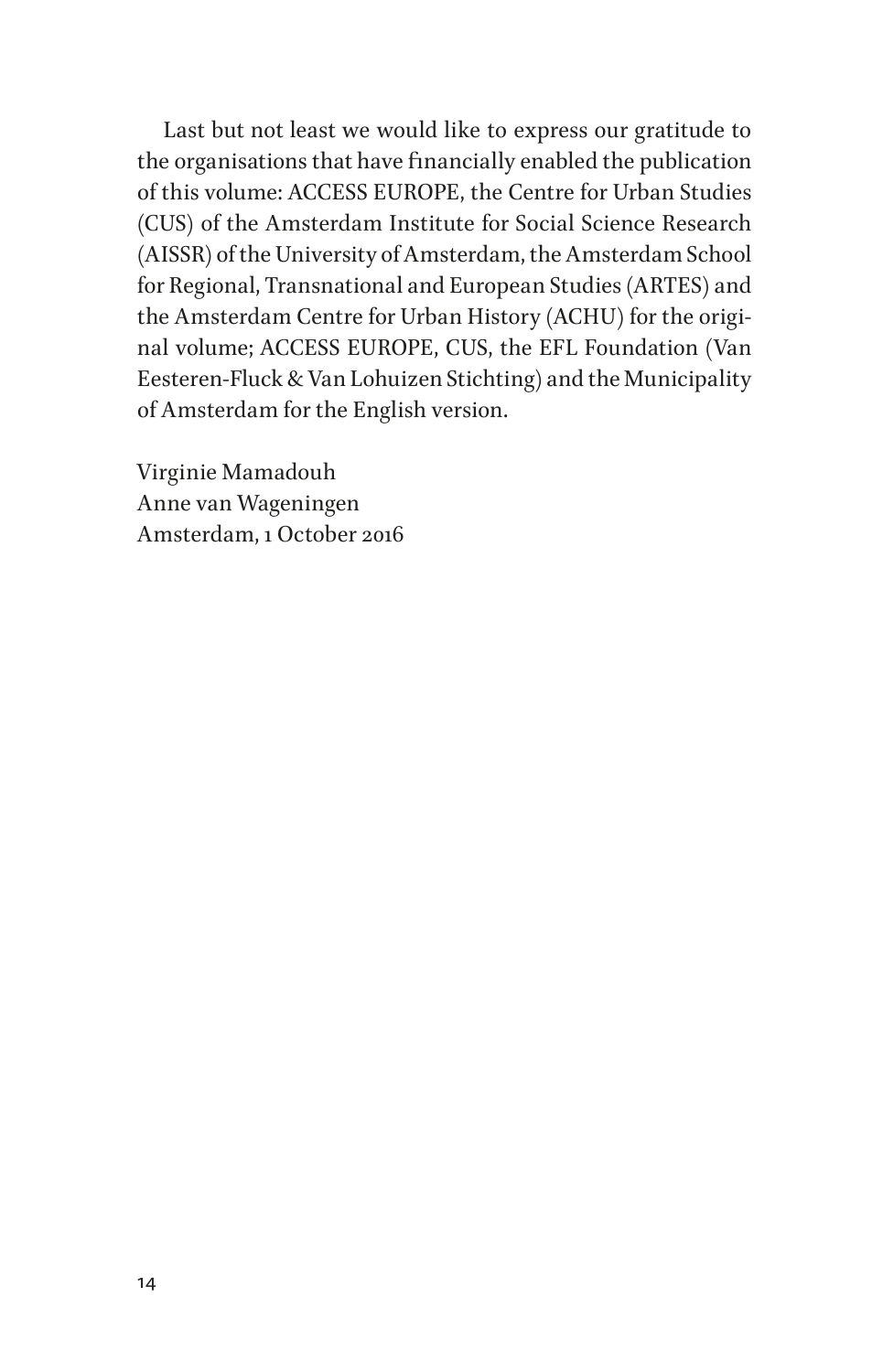## <span id="page-15-0"></span>**1. Urban Europe and the European Union**

An introduction

*Virginie Mamadouh and Anne van Wageningen*

On 24 June 2016 the Council of Ministers of the European Union met in Brussels and discussed the result of the Brexit referendum the day before. Amidst the astonishment about the choice of the British voters, and the soul searching exercises about the future of the EU, the ministers also had to take care of the scheduled business, although most of their decisions that day went unnoticed. One of these decisions was the adoption of an Urban Agenda for the European Union with the formal endorsement of the Pact of Amsterdam. The Pact had been agreed at the Informal Meeting of EU ministers responsible for Urban Matters on 30 May in Amsterdam, during the Dutch presidency. Since then, the European Union has officially had an Urban Agenda.

This was the occasion to ask both Amsterdam academics and practitioners to share their views of the city and to compile this collection of essays to reflect the complexity of the roles, functions and problems of cities to address in the urban agenda. The aim of the volume is to contribute to the much needed public debate about the future of European cities. After decades of discussion, the role of cities in European politics has been formally acknowledged, but it is certainly not the conclusion of urban politics but on the contrary a stimulus for further deliberations. The sharing of knowledge and research insights about what makes cities what they are and how they function (and sometimes not) is in this context a fundamental step towards better cities.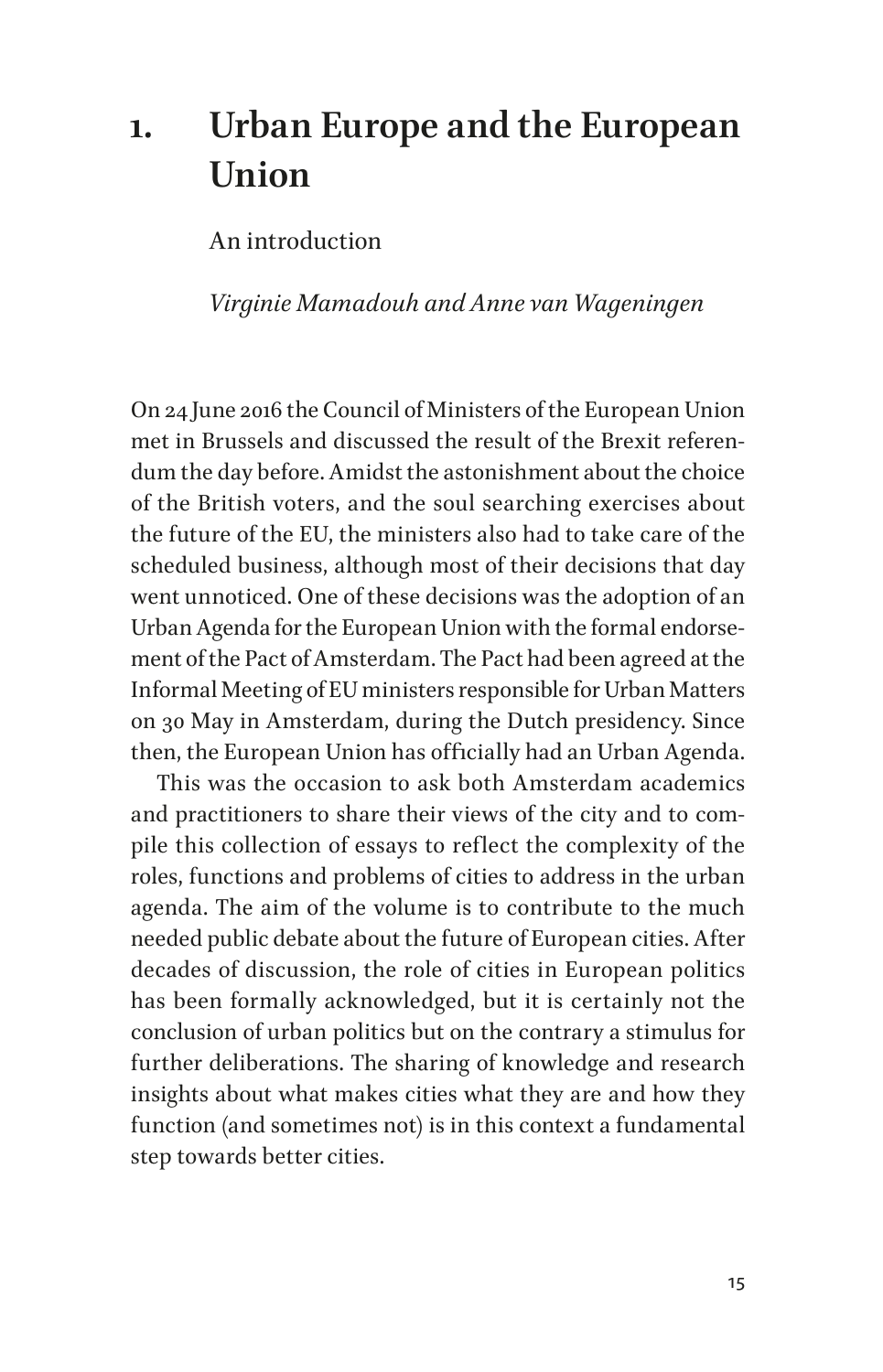#### **Europe: A continent of cities**

A large majority of Europe's citizens live in an urban area – 70% if we include cities, towns and suburbs – and this share continues to grow. Europe is a continent of cities, and is one of the most urbanised areas in the world. Cities are the engines of economy and social innovation and play an important role in many of the most pressing social and environmental challenges Europe faces: unemployment, social exclusion, integration, energy transition etc.

Cities have now been given a formal say in EU decision making and will work together with the Member states, the Directorate-Generals of the Commission and other European stakeholders in 12 partnerships to make EU policies urban proof, to ease communication between EU institutions and municipalities, to enhance cities' access to EU programmes and moneys and to improve the circulation of expertise and knowledge about urban issues.

This new formal position for cities in the EU is part of a general trend rooted in the awareness of the fact that a growing proportion of the (world and European) population live in cities but also in changing relations between the states and their cities. Many cities have developed their external relations to distinguish themselves in the world economy. More and more is expected of local authorities. Through decentralisation reforms, many European states have delegated policies to their municipalities, partly to dismantle an uncompetitive national welfare state, partly to bring policy making closer to the citizens and to acknowledge for local differences in needs and opportunities. Moreover, mayors and local governments are often expected to be better equipped than states and national governments to deal with the daily concerns of their citizens. As the American political scientist Benjamin Barber argues, many social and environmental problems would be more effectively dealt with, if mayors ruled the world. The United Nations has also acknowledged this trend and is working on the New Urban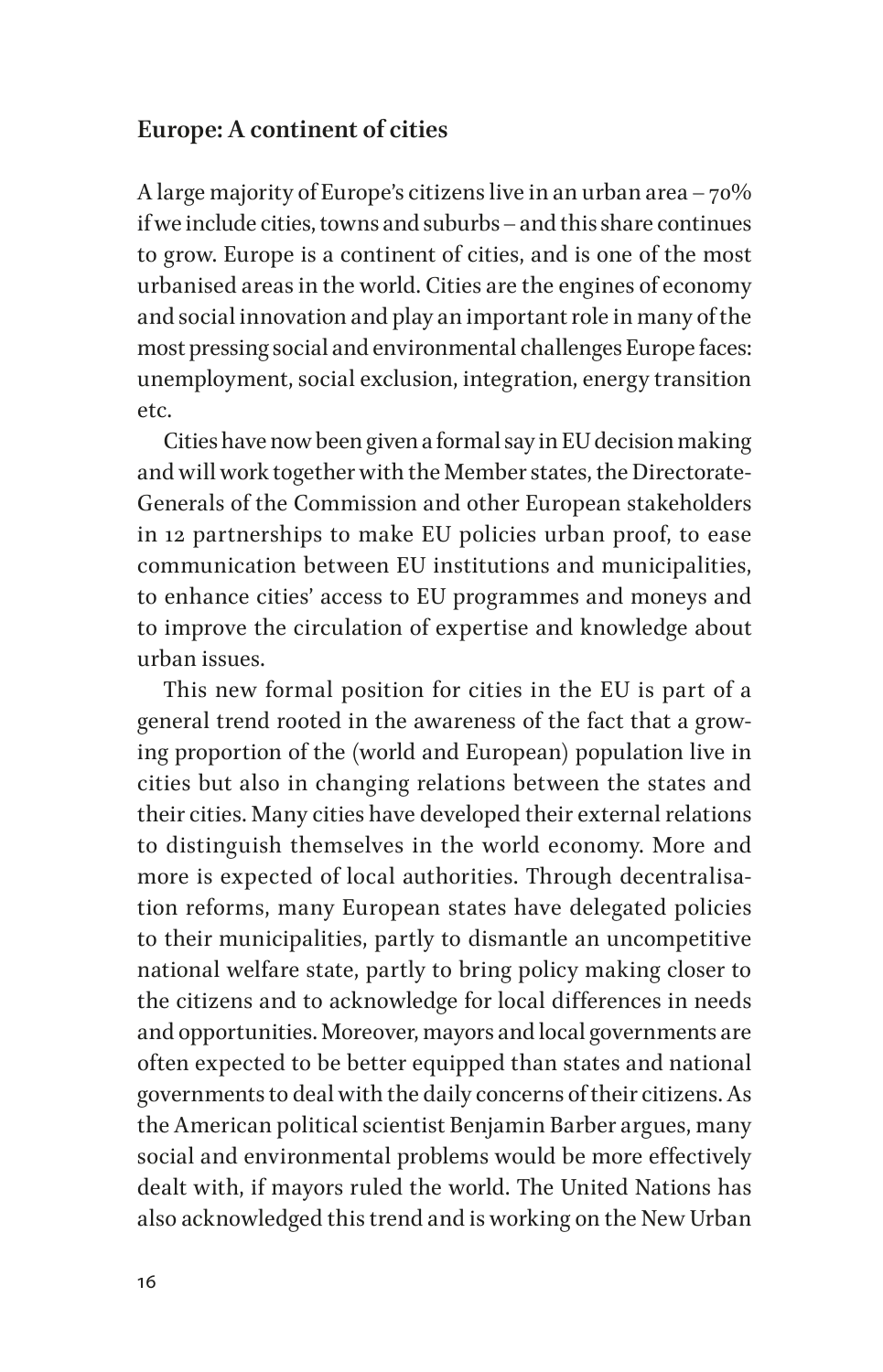Agenda, a global urban agenda to be adopted at the *Habitat III World cities at crossroads* Conference in Quito in October 2016 to 'guide the efforts around urbanisation of a wide range of actors – nation states, city and regional leaders, international development funders, United Nations programmes and civil society – for the next 20 years'. The draft document available in September 2016 lists paradoxically much more ambitious and detailed goals than the Pact of Amsterdam, but remains of course more performative where the Urban Agenda for the EU entails a change in the constitutional architecture of the EU – even if it went unnoticed in the light of the Brexit and the reform needed to address the many crises the EU has to face.

#### **An Urban Agenda for the European Union**

It took twenty years to get Member States to agree on this urban agenda, which was a priority of three successive Dutch presidency (in 1997, 2004 and 2016). Member states widely diverge in terms of (non-)existence of their urban policies, the competencies of their local authorities and the relations between municipalities and other state levels.

The Urban Agenda is the outcome of twenty years of discussions. In the 1990s the European Commission proposed to adopt an Urban Agenda to tackle urban problems more efficiently. At the time urban problems (unemployment and economic restructuring, social exclusion, housing shortage, etc.) were dealt with only marginally in the EU15 because they were not Community competence (and they still aren't). They were covered to some extent but not systematically by the policies for territorial cohesion and by the structural funds.

In the course of time, it became clear that the Member States – especially in the post 2004 enlarged European Union – differ widely in this regard. Some like the Netherlands, Germany, France and the UK were pleading for a EU urban policy (although different ones) while other were opposed to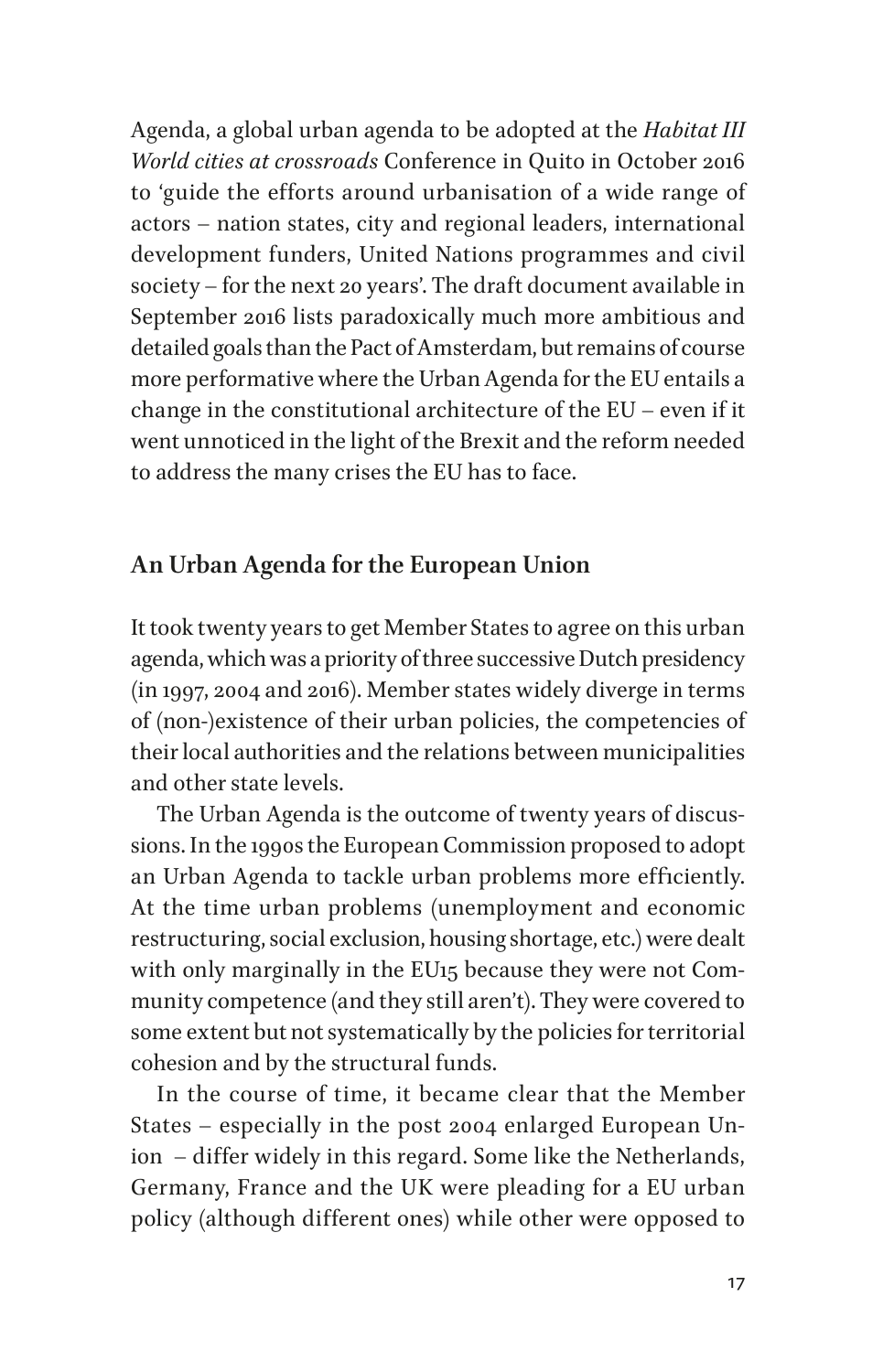that. Some have extensive national urban policies, other don't. Moreover their cities, their strengths and their weaknesses are completely different. As a result they fell to reach an agreement about what a common urban agenda could be, but statements regarding cities were regularly adopted by the Council during successive presidencies, stressing themes that were dear to them.

A new élan came from the European Commission, with a report *Cities of Tomorrow: Challenges, Visions, Ways Forward* in 2011 and in 2014 a formal initiative of the Commission, followed by a wide Public Consultation. With the wide support of other EU institutions (the Parliament, the Committee of the Regions, the Economic and Social Committee), the Council of European Municipalities and Regions and the input of influential city networks such as EUROCITIES and the Mayors of EU Capital Cities, the Urban Agenda under construction became more and more a programme *with* cities than for cities, and with local authorities as the local states (called urban authorities in the Pact of Amsterdam), rather than only with the larger cities – hence the use of the term 'urban areas' rather than cities in the document.

The Public Consultation revealed huge divergence about what cities were (large cities, towns, suburbs, urban areas, etc.) and the importance of the relations of cities with their hinterland, as well as some consensus on the fact that the urban agenda should not be a new EU policy competence, not a new programme or budget line. Instead the attention was put on better regulation, better funding and better knowledge through an integrated approach both vertically (between levels of governance from the EU to the local) and horizontally (between policy domains). More specifically it enhances the urban proofing (or the urban mainstreaming) of EU policies, which means taking early on in the decision making process the impact of the shaping policy on local authorities and to the direct engagement of Commissioners and EU civil servants with cities.

Whether the 12 partnerships between representatives of the Commission, the Member States, cities and stakeholders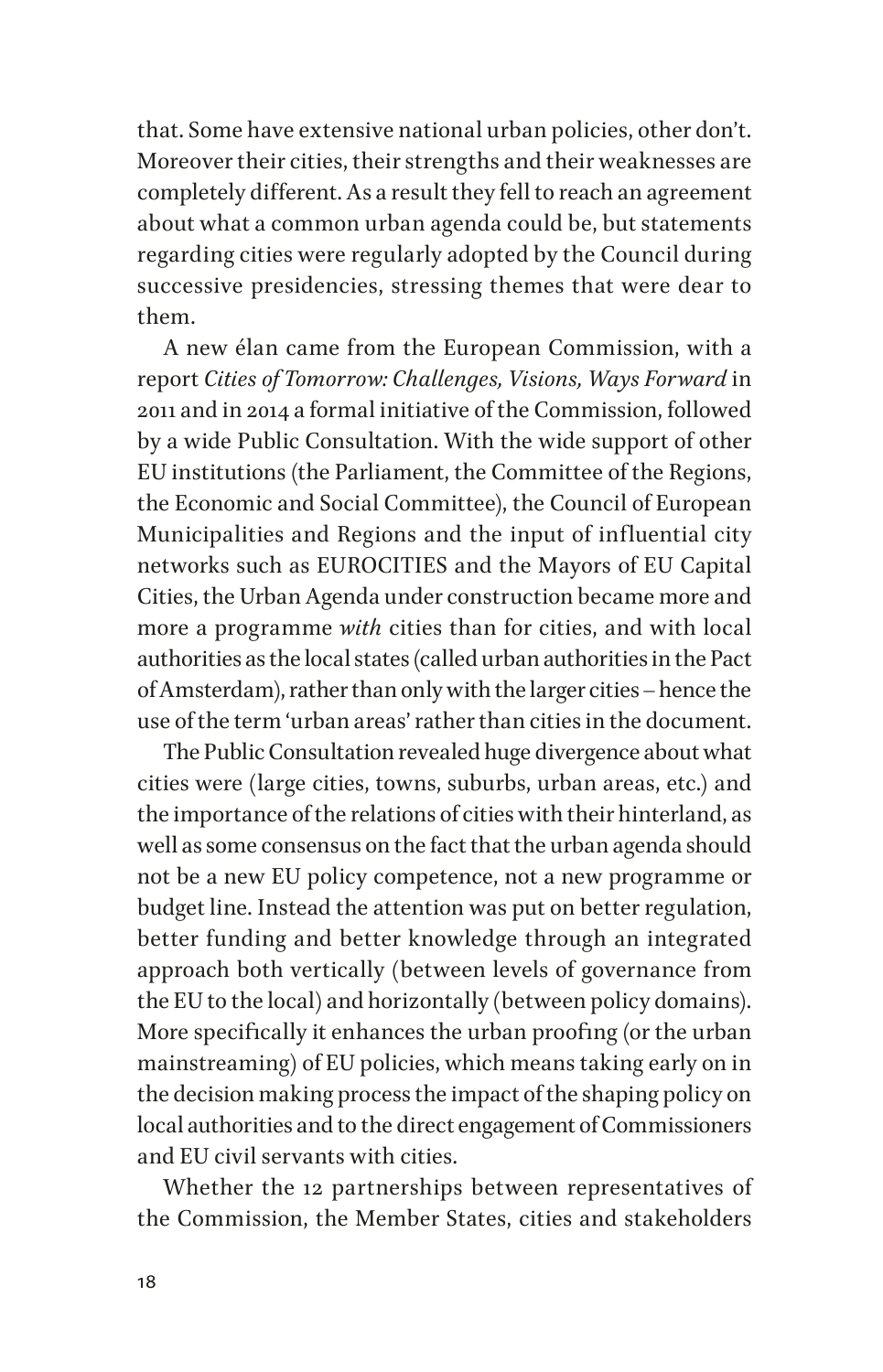– which have been established for three years to launch this urban mainstreaming exercise for domains ranging from urban poverty to circular economy through asylum seekers and digital transition – will be successful falls out of the scope of this volume. Instead it seizes the opportunity to draw the attention to the multidimensional character of European urban life and the many challenges it currently faces.

#### **Stories about European cities**

To mark the Dutch presidency and the preparation of the Pact of Amsterdam, academics and practitioners working in and from Amsterdam were asked to share their expertise in short pieces to illustrate the diversity of approaches to the city as socio-spatial reality. This volume thus brings together fifty essays on European cities for the sake of Europeans and others wishing to enhance their knowledge of these cities. These essays offer tales of European cities, Amsterdam and others, from a wide range of perspectives. The authors often present a concrete case, but the processes they discuss are at work in similar ways in other cities just as well. Local specificities need to be acknowledged to capture the very diversity of European cities, but the aim of this volume is to stress the diversity of perspectives to study them. Most contributors are trained and/ or work in the social sciences (geography, sociology, anthropology, political science, urban studies, migration studies, urban and regional planning) and the humanities (history, law, media studies). These multiple disciplinary perspectives offer different clues to read the city and investigate its many facets. The essays have been grouped in six sections dealing with key urban questions: citizenship, nodes and connections, creativity, (social) sustainability, representation and identity, and governance networks. This reflects the diversity and the complexity of the roles, functions and problems of cities to be addressed in the Urban Agenda.